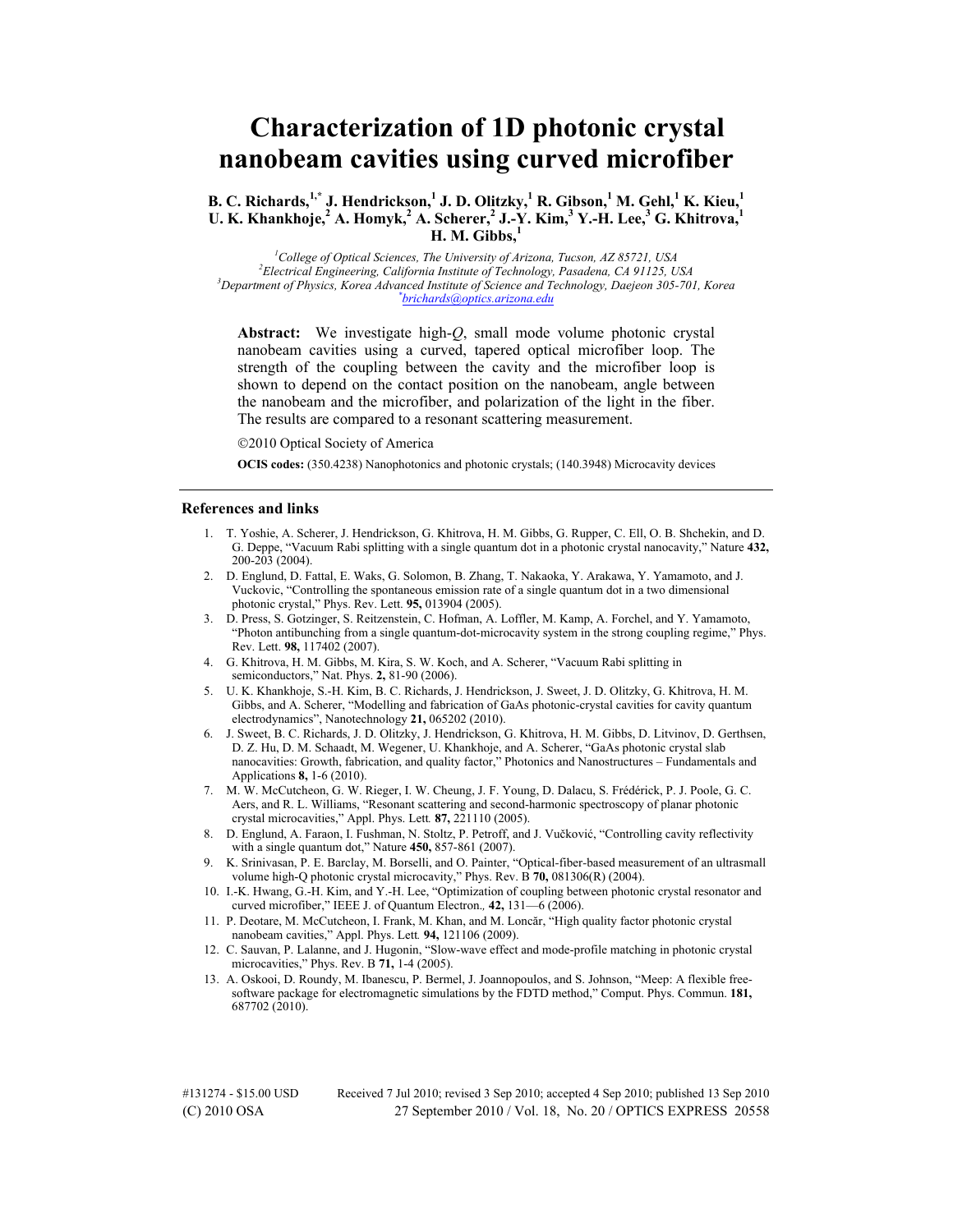- 14. A. R. M. Zain, N. P. Johnson, M. Sorel, and R. M. De La Rue, "Ultra high quality factor one dimensional photonic crystal/photonic wire micro-cavities in silicon-on-insulator (SOI)," Opt. Express **16,** 12084-12089 (2008).
- 15. M. Galli, S. L. Portalupi, M. Belotti, L. C. Andreani, L. O'Faolain, and T. F. Krauss, "Light scattering and Fano resonances in high-Q photonic crystal nanocavities," Appl. Phys. Lett. **94,** 071101 (2009).
- 16. S. Mosor, J. Hendrickson, B. C. Richards, J. Sweet, G. Khitrova, H. M. Gibbs, T. Yoshie, A. Scherer, O. B. Shchekin, and D. G. Deppe, "Scanning a photonic crystal slab nanocavity by condensation of xenon," Appl. Phys. Lett. **87**, 141105 (2005).

## **1. Introduction**

The use of photonic crystal nanocavities as a means of confining light has led to an active field of cavity quantum electrodynamics research in the solid state. Specifically, the interaction between such confined fields and matter has led to the observation of a number of fundamental quantum optics results in semiconductors [1-3]. The primary way of enhancing such interactions between light and matter is to increase the ratio of quality factor *Q* to effective mode volume *V*. Increasing *Q* provides longer photon storage times, which leads to a greater chance of interaction between the light and the matter. Decreasing *V* leads to higher field intensities in the cavity, and hence stronger interactions between the light and the matter. High *Q* and small *V* are pursued by the semiconductor cavity QED community because they are essential for large Purcell enhancement  $(F_p \propto Q/V)$  of spontaneous emission and for a large vacuum Rabi splitting (VRS  $\propto$  *Q*/ $\sqrt{V}$ ) [1, 2, 4-6].

 Cavity QED experiments with quantum dots (QDs) as the active emitters are usually performed at cryogenic temperatures. In this temperature regime, radiative recombination of excited carriers is the dominant decay mechanism, and hence the dots are easily studied by optical spectroscopic techniques. As a result, the standard technique of measuring cavity *Q*s using QD photoluminescence usually requires expensive helium cryostats. Since characterizing cavity *Q*s is a time consuming task for researchers in this field, techniques have been developed to enable measuring *Q*s independently of the active emitters, and hence at room temperatures. Measuring a probe signal in a cross-polarized resonant scattering configuration [7-8] and using a tapered microfiber probe [9-10] are two such techniques that have been developed and employed specifically for semiconductor cavity QED.

 We report the results of our investigations of 1D photonic crystal nanobeam cavities by means of a microfiber tapered loop. Using this method to investigate silicon nanobeams on a silica substrate, we have measured the highest *Q/V* ratio reported for such devices. We present the results of these experiments, as well as a comparison between the two methods of crosspolarized resonant scattering and tapered fiber transmission. We observe an asymmetric lineshape of the cavity modes using both approaches, and show that the asymmetry can be varied in the case of the tapered fiber by varying the input polarization of the probe field.

# **2. Photonic crystal design and fabrication**

The cavity considered here is a nanobeam cavity, which is essentially a wavelength-scale Fabry-Perot etalon formed by sandwiching a 1D photonic crystal waveguide between 1D photonic crystal Bloch mirrors, as shown in Figure 1. In the transverse directions, the light is confined in the nanobeam by total internal reflection. By smoothly tapering the air hole radius and the corresponding lattice constants in the mirror sections, the scattering loss is minimized and a high  $Q$  is achieved [11-12]. 3D finite-difference time-domain (FDTD) simulations [13] reveal that the cavity exhibits a reasonably high *Q* in excess of 500,000 with very low mode volumes, even though it is placed on a low index substrate. The region of tapered holes in the center of the nanobeam effectively confines the light, analogous to a Fabry-Perot spacer.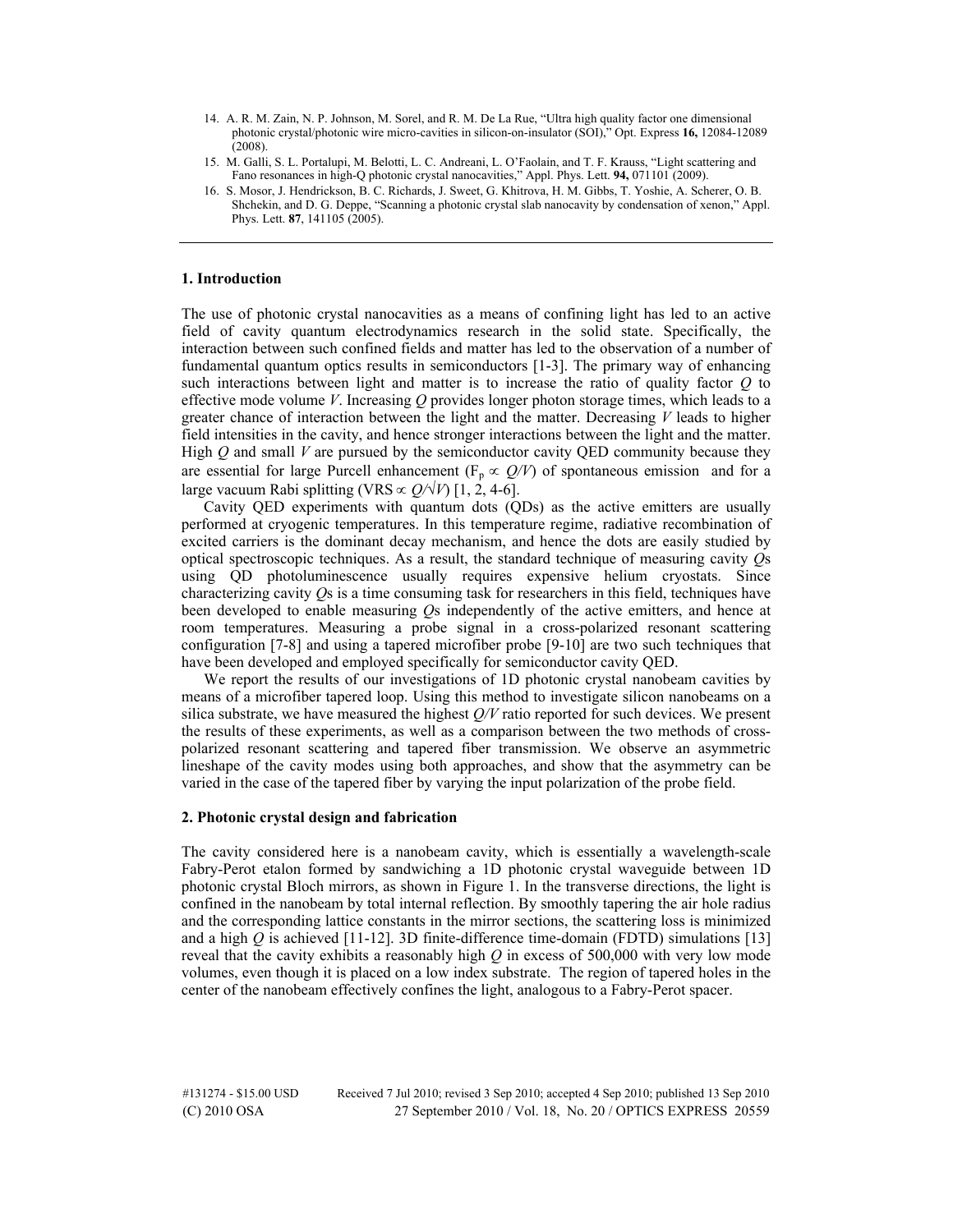

Figure 1. Schematic of cavity geometry with normalized electric field energy density  $\varepsilon |E|^2$ through mid-plane of Si slab showing maximum concentration in cavity region. With the lattice constant in the mirror section as "a", the tapered section lattice constant ranges from 0.98a to 0.86a in 0.02a decrements, ending in the cavity section with 0.84a. Hole radius is 0.3 times the local lattice constant. For a 220 nm Si slab on bulk  $SiO<sub>2</sub>$  with a = 410 nm, the computed *Q* is 519,083 at  $\lambda = 1490$  nm and mode volume  $V = 0.27(\lambda/n)^3$  with  $n = 3.53$ .

 The nanobeams are fabricated using electronics grade silicon-on-insulator with a 220 nm silicon device layer and 2 μm buried oxide. To prepare the samples for electron-beam lithography, the wafers are manually cleaved, cleaned with acetone and isopropanol, and the native oxide is removed by a short dip in 10:1 buffered hydrofluoric acid. The samples are then baked at 180 ºC, spin-coated with 2 percent PMMA 950K in chlorobenzene, and baked again at 180 ºC for 5 minutes. Electron-beam lithography is performed in a Leica EBPG 5000+ at 100kV. Following electron-beam exposure, the samples are developed in 1:3 MIBK:IPA for 60 seconds, rinsed in IPA, and dried with nitrogen. After development, the wafers are etched using an Oxford Instruments Plasmalab System100 ICP380 with a mixedmode gas chemistry consisting of  $SF_6$  and  $C_4F_8$ . Figure 2 shows SEM images of one of our nanobeam cavities.



Figure 2. (a) SEM image of a nanobeam cavity. (b) SEM image of the center of a nanobeam, showing region of tapered holes.

# **3. Fiber transmission measurement**

We investigate the spectral response of our nanobeam cavities by means of a curved, tapered optical fiber. The taper is fabricated in two stages. In the first stage, a Corning SMF-28 optical fiber is heated and stretched to a diameter of 1 μm, in which the tapered region operates in a single mode at 1.55 μm. In the second stage, mechanical translation stages are used to form the taper into a highly curved loop with typically 90 μm radius of curvature. The fiber taper loop is mounted onto a motorized xyz stage and brought into contact with the nanobeam cavity. The loop has proven very robust, as we have used the same loop for ten months so far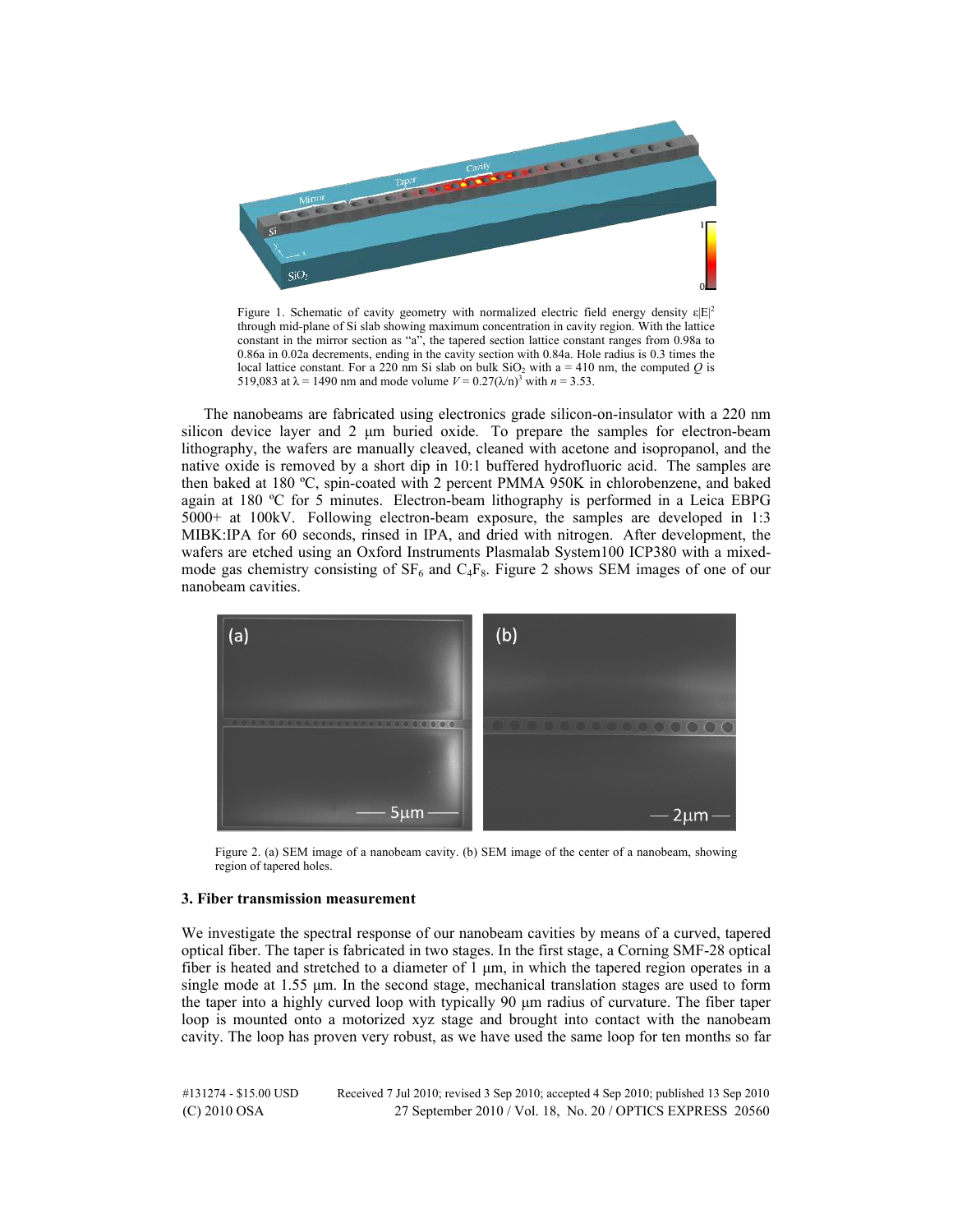without any problems. An Agilent 8164A mainframe with an Agilent 81682A tunable laser with 0.2 pm wavelength resolution is input into the fiber equipped with an inline polarization compensator before propagating through the tapered region. The transmitted light is detected at the output end of the fiber by an InGaAs photodiode. The laser is tuned across the cavity resonance, and the interaction of the light with the cavity mode can be observed as a change in the transmitted intensity of the propagating field. The laser needs to have resolution better than the FWHM of the cavity mode and amplitude fluctuations must be slower than the time to scan across a mode. The *Q* is the transition energy of the mode divided by the FWHM energy width of the cavity mode. The nanobeam sample is mounted on a stage rotating about an axis normal to the sample, so that the angle between the tapered fiber and the axis of the nanobeam cavity can be varied. Figure 3 (a) shows a typical fiber loop transmission spectrum of a nanobeam cavity, with two cavity modes visible.



Figure 3. (a) Fiber loop transmission spectrum of a typical nanobeam cavity at 45º, center contact (black) and spectrum directly from laser (red). (b) Fiber loop transmission spectrum of a high-*Q* nanobeam cavity mode, at 45º, edge contact, with  $Q = 75,000$ .

#### **4. Fiber coupling to a nanobeam**

By nature of the physical interaction between the field in the fiber taper and the nanobeam, a degradation of the cavity *Q* is expected. This is due to an additional source of losses contributed by the fiber taper, as the measurement is now of the coupled fiber-cavity system. However, the losses introduced by the presence of the fiber taper can be mitigated by careful selection of the contact parameters. The first parameter we adjust is the contact length of the fiber loop on the nanobeam. The presence of the fiber on the nanobeam introduces a loss channel. Hence, longer contact length between the fiber loop and the nanobeam reduces the *Q*. The fiber taper loop is brought in toward the nanobeam using small steps on a motorized actuator. At some critical distance from the sample surface, Van der Waals and electrostatic forces pull the fiber taper in, causing it to stick to the surface. Once the loop is in contact with the nanobeam, the actuator can still be advanced, increasing pressure and the contact length between the fiber taper and the nanobeam. The actuator can also be pulled away slowly while the loop is still stuck to the surface, decreasing the contact length. After sufficient force is applied to pull the loop away by overcoming the sticking force, it pops off the surface of the sample.

 The second parameter we adjust is the contact position along the length of the nanobeam. We have confirmed that the weakest coupling, and therefore the highest *Q*, is observed when contact is made as close as possible to the edge of the nanobeam, whereas contact in the center of the nanobeam produces the strongest coupling and hence the lowest *Q*. Contact in the center of the nanobeam also modifies the local index of refraction in the vicinity of the cavity, which changes the effective index of the cavity mode and leads to a shift in the resonance frequency. The extra loss due to the presence of the fiber taper in the center of the nanobeam and subsequent degradation of the *Q* is dramatic. Figure 4 shows a plot of cavity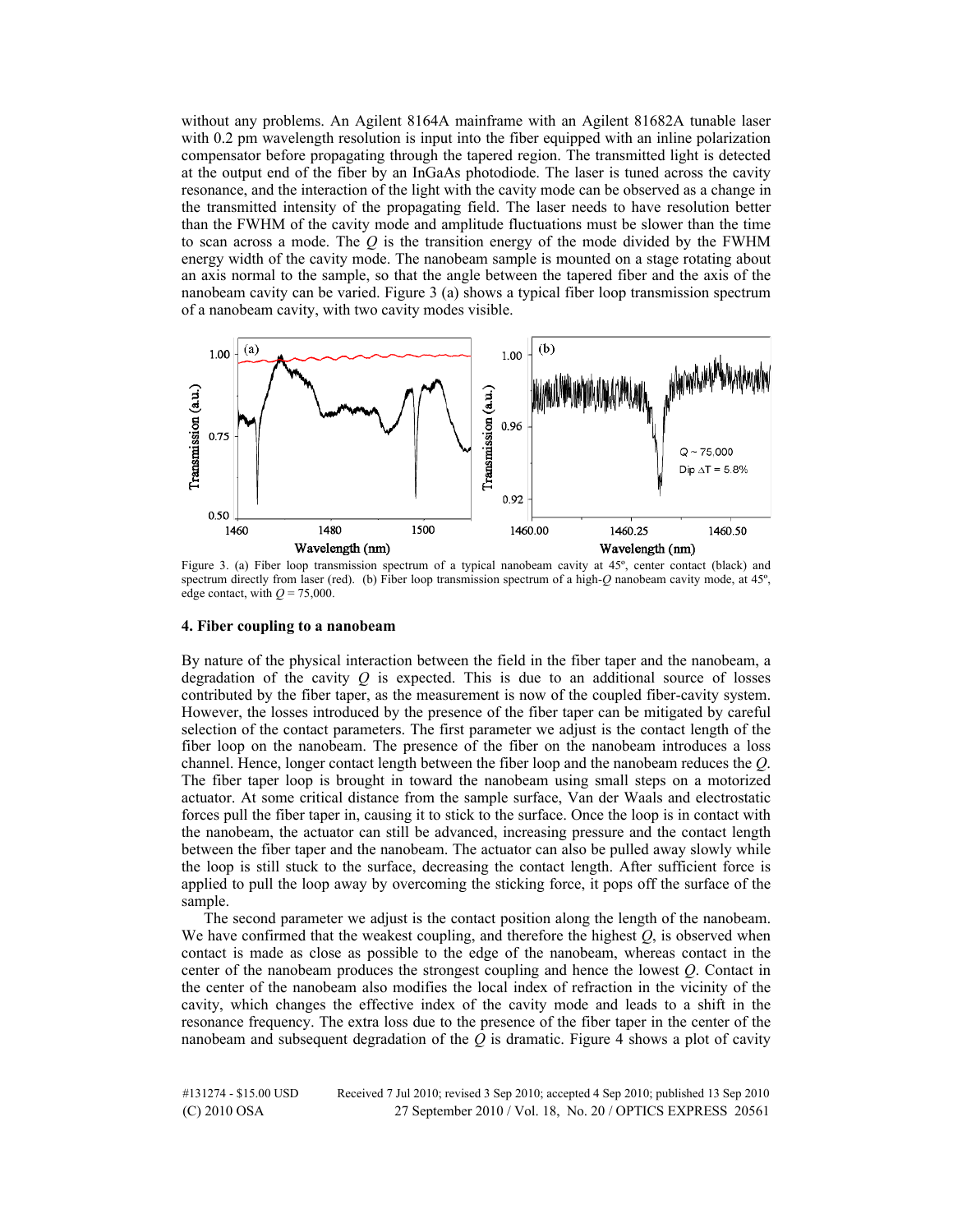mode resonant wavelength and *Q* as a function of position on a high-*Q* nanobeam. Clearly one wants to avoid contact with the center of the nanobeam for measuring high *Q*s. Because the coupling between fiber and nanobeam decreases away from the center of the nanobeam, we found that on very high *Q* nanocavities it is not possible to take *Q* measurements all the way to the edge of the nanobeam. This is the case with the nanobeam studied in Figure 4, where the measurements extend between  $\pm 4$  μm, whereas the nanobeam extends to  $\pm 6$  μm. Measurements more than 4 μm from the center of this nanobeam yielded no perceptible dip in transmission. On lower *Q* nanocavities the measurements can usually be taken up to the very edge of the nanobeam. This observation is consistent with the fact that on high *Q* nanocavities the electric field is more tightly confined toward the center of the nanobeam.



Figure 4. Fiber loop transmission measurements as a function of position on a typical nanobeam cavity at 45° (center of nanobeam corresponds to 0  $\mu$ m and the attached edges to  $\pm 6 \mu$ m), cavity mode resonant wavelength (black squares) and *Q* (red circles).

 The third parameter we adjust is the angle between the fiber taper and the axis of the nanobeam cavity. Because the polarization of the input field is always perpendicular to the axis of the fiber, the angle between the fiber and the nanobeam will affect the coupling to the mode of the nanobeam, which is linearly polarized perpendicular to the axis of the nanobeam. One would expect that the best polarization matching would occur when the nanobeam is aligned parallel to fiber. However, this configuration also produces the strongest coupling between the field in the fiber and the nanocavity, as well as the largest index modification in the vicinity of the cavity. Even when the contact is made at the edge of the nanobeam, the length of the contact region between the fiber and the nanobeam extends over a large fraction of the nanobeam. Hence, this configuration produces a deep dip in the transmitted signal, but does not yield the highest measured *Q*s. One might think that the perpendicular configuration between the fiber and the nanobeam would yield the highest *Q*s because of minimized contact between them as well as minimal coupling into the nanobeam. However, because of the drastically reduced coupling in the perpendicular configuration due to orthogonal polarizations, we were not able to observe any cavity modes in that configuration at the edge of the nanobeam. The highest *Q*s result with an angle ranging from 20º to 60º between the fiber taper and the nanobeam, and contact made at the edge of the nanobeam. This configuration reduces the physical contact between the fiber and the nanobeam compared to the parallel configuration, but still supports a polarization component that is matched to the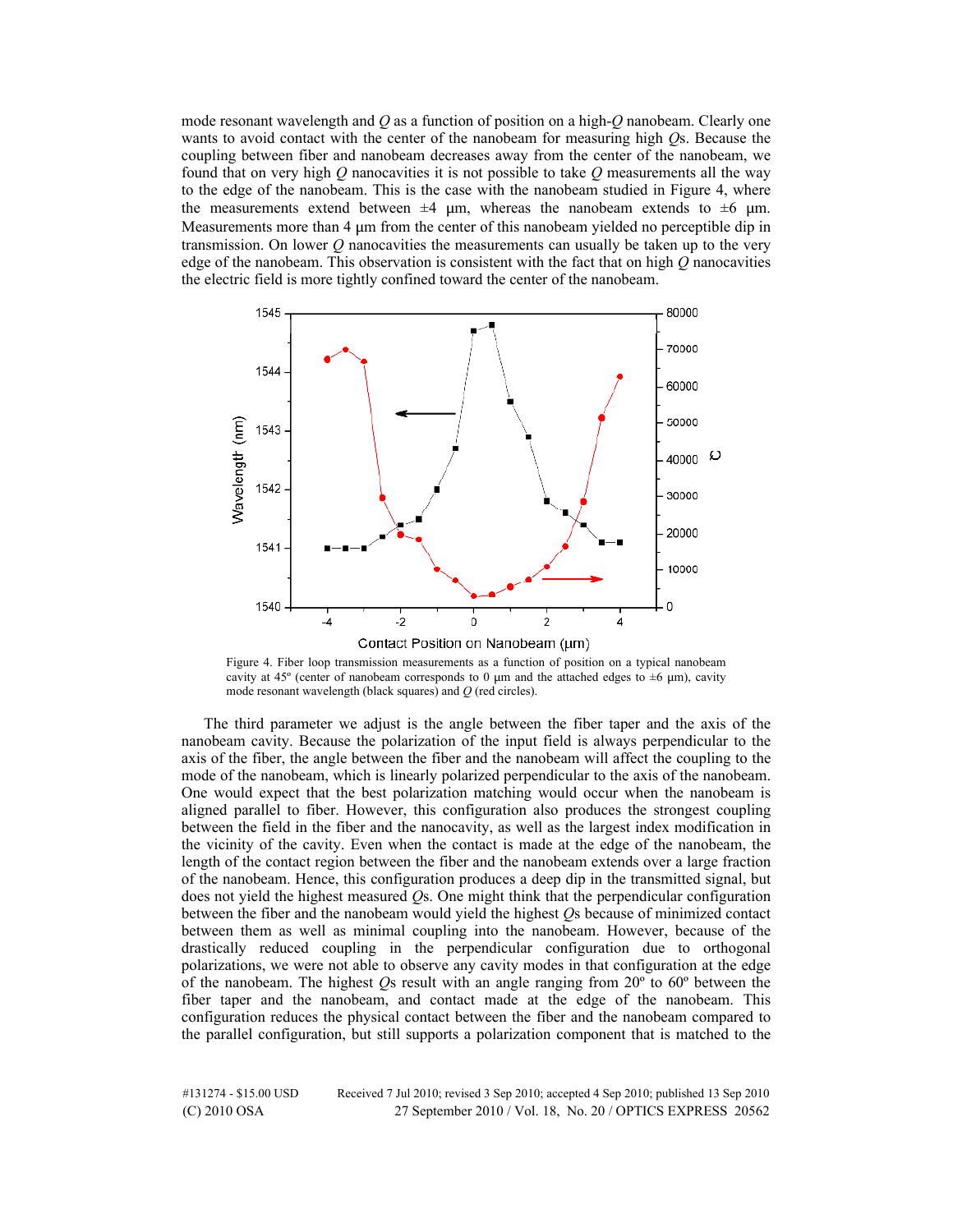nanobeam mode. The highest *Q* we measured was 75,000 with a computed mode volume of  $0.27(\lambda/n)^3$  in the 45°, edge configuration, yielding  $Q/V = 278,000$ . As far as we know, this yields the highest *Q*/V ratio that has been achieved on nanobeam cavities on substrate. The group of De La Rue [14] reported a *Q* of 147,000 with a computed mode volume of  $0.85(\lambda/n)^3$ , yielding  $Q/V = 173,000$ . Figure 3 (b) shows the spectrum of the highest Q nanobeam cavity mode.

# **5. Comparison to resonant scattering**

As mentioned earlier, the presence of a fiber taper in contact with a nanobeam cavity provides an additional loss mechanism for light in the cavity. While this allows us to probe the *Q* of the system by measuring the transmission through the fiber, it also reduces the *Q* compared to the inherent *Q* that the cavity would have by itself. In order to investigate this loss mechanism, we have compared the results of measurements with the fiber taper loop to measurements performed by cross-polarized resonant scattering, as shown in Figure 5. [7-8, 11].

 Cavity modes measured using resonant scattering are known to exhibit asymmetric lineshapes [15]. These lineshapes are attributed to a Fano interference between the resonantly scattered light and the coherent background. In order to extract a linewidth from such an asymmetric profile, we fit the signal to a Fano lineshape:

$$
F(\omega) = A_0 + F_0 \frac{[q + 2(\omega - \omega_0)/\Gamma]^2}{1 + [2(\omega - \omega_0)/\Gamma]^2}
$$
 (1)

where *ω0* is the frequency of the cavity mode transition, *Γ* is the resonance linewidth, *A0* and  $F_0$  are offset and scaling factors, respectively, and  $q$  is the Fano parameter that quantifies the asymmetry of the lineshape. Adjusting these parameters to fit a curve to our resonant scattering data, we are able to extract the underlying linewidth, and hence *Q* of the cavity mode. Such a fit is shown in Figure 5 (b), using Equation (1) with fit parameters  $A_0 = 0.658$ , *F*<sup>0</sup> = 0.054, *q* = 0.6,  $ω$ <sup>0</sup> = 30.9 *THz* and *Γ* = 0.7 *GHz*. Galli, et al have reported [15] that the asymmetry of the lineshape from resonant scattering data can be varied by changing the spot size of the laser beam on the sample.



Figure 5. (a) Fiber loop transmission spectrum of a typical nanobeam cavity, *Q* = 29,000 (black) and spectrum directly from laser (red). (b) Cross-polarized resonant scattering signal of the same nanobeam cavity as (a),  $Q =$ 44,100 (black); fitted Fano lineshape (blue); spectrum directly from laser (red).

 Cavity modes measured using the fiber taper also displayed asymmetric lineshapes, which we attribute to interference between two pathways: light interacting with the cavity mode and emitted back into the fiber and light coupled into the 2D slab. However, unlike the case with the resonant scattering technique, the asymmetry of the lineshape with the fiber taper